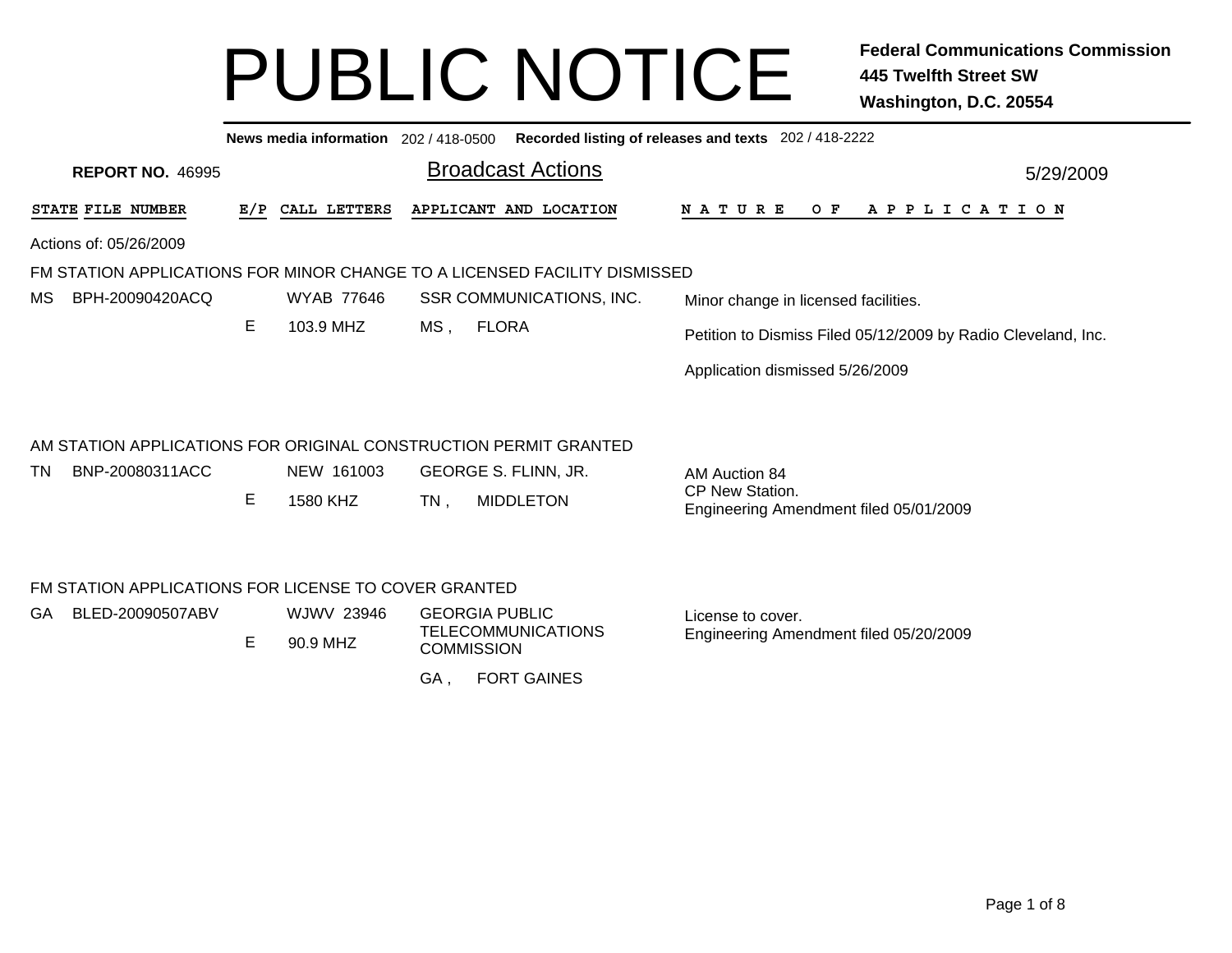|     |                                                              |   |                              |                             |                                                                                                                                               | News media information 202 / 418-0500 Recorded listing of releases and texts 202 / 418-2222                |           |  |  |  |  |  |
|-----|--------------------------------------------------------------|---|------------------------------|-----------------------------|-----------------------------------------------------------------------------------------------------------------------------------------------|------------------------------------------------------------------------------------------------------------|-----------|--|--|--|--|--|
|     | <b>REPORT NO. 46995</b>                                      |   |                              |                             | <b>Broadcast Actions</b>                                                                                                                      |                                                                                                            | 5/29/2009 |  |  |  |  |  |
|     | STATE FILE NUMBER                                            |   | E/P CALL LETTERS             |                             | APPLICANT AND LOCATION                                                                                                                        | <b>NATURE</b><br>O F<br>A P P L I C A T I O N                                                              |           |  |  |  |  |  |
|     | Actions of: 05/26/2009                                       |   |                              |                             |                                                                                                                                               |                                                                                                            |           |  |  |  |  |  |
|     | FM TRANSLATOR APPLICATIONS FOR ASSIGNMENT OF LICENSE GRANTED |   |                              |                             |                                                                                                                                               |                                                                                                            |           |  |  |  |  |  |
| MN. | BALFT-20090410AJV                                            |   | K222AE 53312                 |                             | <b>PRAIRIE LIGHT CHRISTIAN</b>                                                                                                                | <b>Voluntary Assignment of License</b>                                                                     |           |  |  |  |  |  |
|     |                                                              | E | 92.3 MHZ                     | <b>RADIO</b><br>$MN$ ,      | <b>SPRINGFIELD</b>                                                                                                                            | From: PRIARIE LIGHT CHRISTIAN RADIO<br>To: GREAT COMMISSION COMMUNICATIONS OF NORTH IOWA, INC.<br>Form 345 |           |  |  |  |  |  |
| AK  | BDFCDTL-20090423AAY                                          | E | K36JG-D<br>130166<br>CHAN-36 | $AK$ ,                      | DIGITAL TRANSLATOR OR DIGITAL LPTV APPLICATIONS FOR DIGITAL FLASH CUT GRANTED<br>THREE ANGELS BROADCASTING<br>NETWORK, INC.<br><b>WASILLA</b> | Minor change of callsign K36JG.<br>Engineering Amendment filed 05/13/2009                                  |           |  |  |  |  |  |
|     |                                                              |   |                              |                             | DIGITAL TRANSLATOR OR DIGITAL LPTV APPLICATIONS FOR LICENSE TO COVER GRANTED                                                                  |                                                                                                            |           |  |  |  |  |  |
| MN. | BLDTL-20080825AAQ                                            | E | K31JY-D<br>167235<br>CHAN-31 | <b>MINNESOTA</b><br>$MN$ ,  | <b>COOPERATIVE TELEVISION</b><br>ASSOC OF SOUTHERN<br><b>ST. JAMES</b>                                                                        | License to cover construction permit no: BMPDTL-20080512AFA,<br>callsign K31JY-D.                          |           |  |  |  |  |  |
| NC. | BLDTT-20081024ABI                                            | E | W40CR-D<br>168596<br>CHAN-40 | CAROLINA<br>NC <sub>1</sub> | UNIVERSITY OF NORTH<br><b>BAKERSVILLE</b>                                                                                                     | License to cover construction permit no: BDCCDTT-20070517ADO,<br>callsign W40CR-D.                         |           |  |  |  |  |  |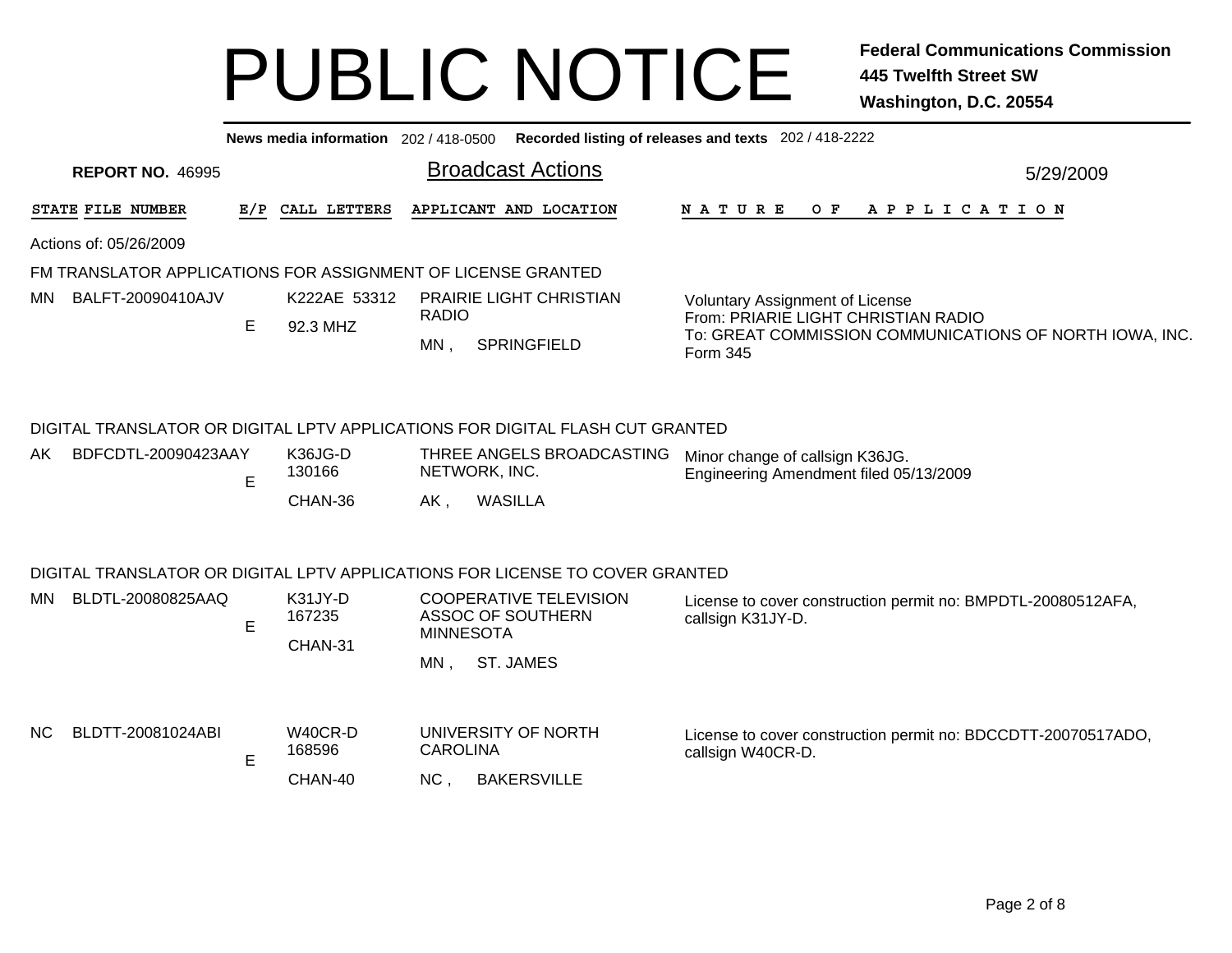|     | News media information 202 / 418-0500 Recorded listing of releases and texts 202 / 418-2222 |     |                                     |            |                                                    |                                                                                    |           |  |  |  |
|-----|---------------------------------------------------------------------------------------------|-----|-------------------------------------|------------|----------------------------------------------------|------------------------------------------------------------------------------------|-----------|--|--|--|
|     | <b>REPORT NO. 46995</b>                                                                     |     |                                     |            | <b>Broadcast Actions</b>                           |                                                                                    | 5/29/2009 |  |  |  |
|     | STATE FILE NUMBER                                                                           | E/P | CALL LETTERS                        |            | APPLICANT AND LOCATION                             | NATURE<br>$O$ F<br>APPLICATION                                                     |           |  |  |  |
|     | Actions of: 05/26/2009                                                                      |     |                                     |            |                                                    |                                                                                    |           |  |  |  |
|     | DIGITAL TRANSLATOR OR DIGITAL LPTV APPLICATIONS FOR LICENSE TO COVER GRANTED                |     |                                     |            |                                                    |                                                                                    |           |  |  |  |
| NJ. | BLDTL-20090511AYH                                                                           | E   | WPXO-LD<br>14311                    | <b>LLC</b> | CARIBEVISION STATION GROUP,                        | License to cover construction permit no: BDFCDTL-20060320AAW,<br>callsign WPXO-LP. |           |  |  |  |
|     |                                                                                             |     | CHAN-34                             | NJ,        | <b>EAST ORANGE</b>                                 |                                                                                    |           |  |  |  |
| OR. | BLDTT-20090511AYY                                                                           | E   | K46KG-D<br>30810                    | INC.       | RURAL OREGON WIRELESS TV,                          | License to cover construction permit no: BDISDTT-20080723AAI,<br>callsign K56BV.   |           |  |  |  |
|     |                                                                                             |     | CHAN-46                             | OR,        | <b>MADRAS &amp; CULVER</b>                         |                                                                                    |           |  |  |  |
| ТX  | BLDTL-20090511BBD                                                                           | E   | KHFD-LD<br>127785<br>CHAN-51        | $TX$ ,     | EICB-TV EAST, LLC<br><b>DALLAS</b>                 | License to cover construction permit no: BPDTL-20090129ANZ,<br>callsign KHFD-LD.   |           |  |  |  |
| AZ. | BLDTL-20090513ADQ                                                                           | E.  | <b>KEJR-LD</b><br>168349<br>CHAN-40 | $AZ$ ,     | <b>HERO LICENSECO LLC</b><br><b>PHOENIX</b>        | License to cover construction permit no: BDCCDTL-20061017ABH,<br>callsign KEJR-LD. |           |  |  |  |
| ID  | BLDTT-20090515AAY                                                                           | E   | K41HS-D<br>125493                   |            | STATE BOARD OF EDUCATION.<br><b>STATE OF IDAHO</b> | License to cover construction permit no: BDFCDTA-20060718AAR,<br>callsign K41HS.   |           |  |  |  |
|     |                                                                                             |     | CHAN-41                             | $ID$ ,     | <b>MCCALL</b>                                      |                                                                                    |           |  |  |  |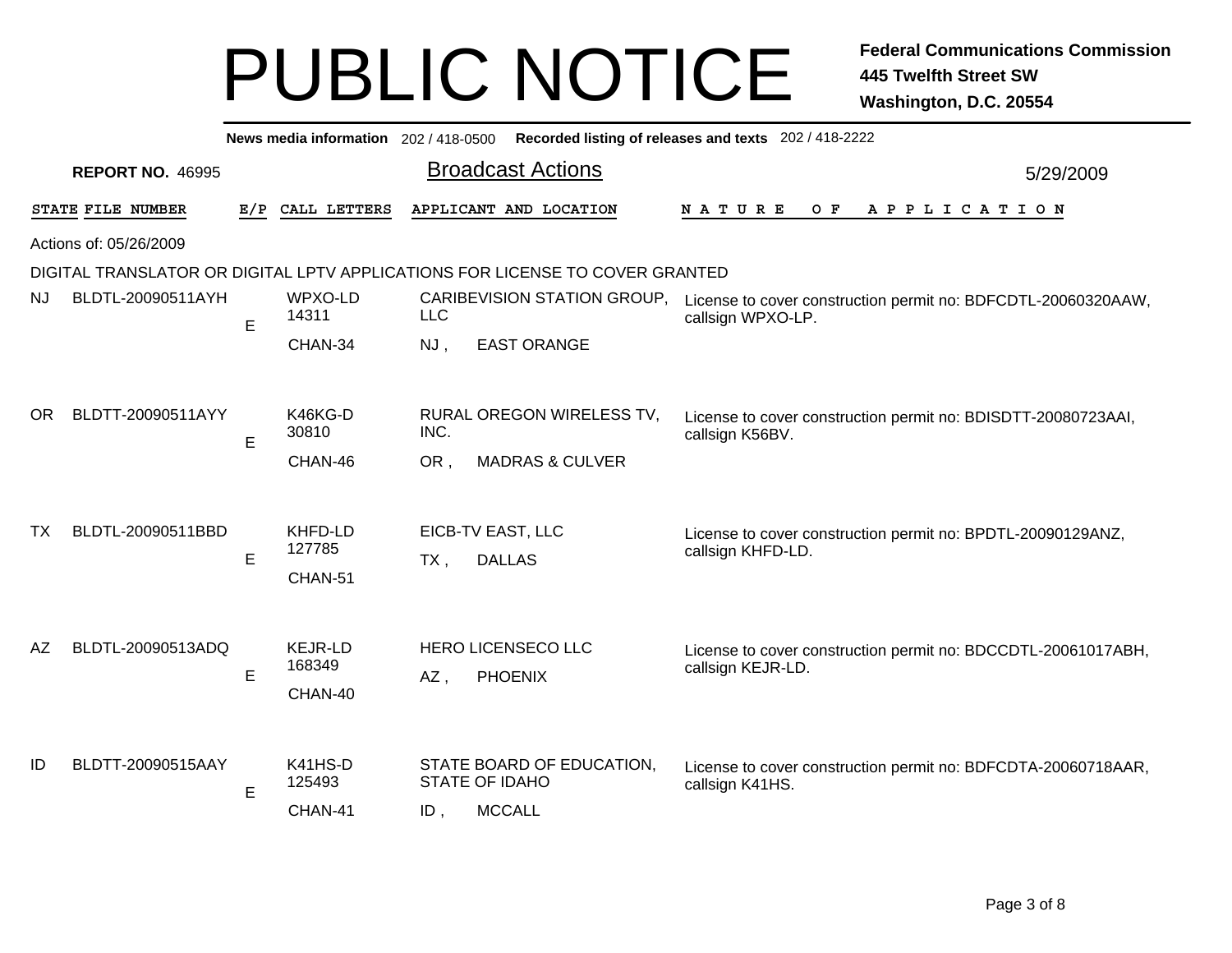|               | Recorded listing of releases and texts 202 / 418-2222<br>News media information 202/418-0500 |     |                             |                 |                                                                              |                                                                                  |           |  |  |  |
|---------------|----------------------------------------------------------------------------------------------|-----|-----------------------------|-----------------|------------------------------------------------------------------------------|----------------------------------------------------------------------------------|-----------|--|--|--|
|               | <b>REPORT NO. 46995</b>                                                                      |     |                             |                 | <b>Broadcast Actions</b>                                                     |                                                                                  | 5/29/2009 |  |  |  |
|               | STATE FILE NUMBER                                                                            | E/P | CALL LETTERS                |                 | APPLICANT AND LOCATION                                                       | N A T U R E<br>O F<br>A P P L I C A T I O N                                      |           |  |  |  |
|               | Actions of: 05/26/2009                                                                       |     |                             |                 |                                                                              |                                                                                  |           |  |  |  |
|               |                                                                                              |     |                             |                 | DIGITAL TRANSLATOR OR DIGITAL LPTV APPLICATIONS FOR LICENSE TO COVER GRANTED |                                                                                  |           |  |  |  |
| CA.           | BLDVL-20090518ABQ                                                                            |     | K05MI-D 65782               |                 | <b>MAKO COMMUNICATIONS LLC</b>                                               | License to cover construction permit no: BMPDVL-20090306ABC,                     |           |  |  |  |
|               |                                                                                              | E   | CHAN-5                      | $CA$ ,          | <b>LAKEPORT</b>                                                              | callsign K05MI-D.                                                                |           |  |  |  |
| NM.           | BLDTT-20090518ADD                                                                            | E   | K27GJ-D 32314<br>CHAN-27    | $NM$ ,          | LIN OF NEW MEXICO, LLC<br><b>FARMINGTON</b>                                  | License to cover construction permit no: BDFCDTT-20070914AAC,<br>callsign K27GJ. |           |  |  |  |
| <sub>CO</sub> | BLDTT-20090518ADF                                                                            | E   | K39AH-D<br>32315<br>CHAN-39 | CO <sub>1</sub> | LIN OF NEW MEXICO, LLC<br><b>DURANGO</b>                                     | License to cover construction permit no: BDFCDTT-20081024ABO,<br>callsign K39AH. |           |  |  |  |
| <b>NM</b>     | BLDTT-20090518ADG                                                                            | E   | K44GC-D<br>55551<br>CHAN-44 | NM,             | LIN OF NEW MEXICO, LLC<br><b>AZTEC</b>                                       | License to cover construction permit no: BDFCDTT-20070824ADP,<br>callsign K44GC. |           |  |  |  |
| <sub>CO</sub> | BLDTT-20090518ADH                                                                            | Е   | K50FS-D 52633<br>CHAN-50    | CO <sub>1</sub> | LIN OF NEW MEXICO, LLC<br><b>BAYFIELD</b>                                    | License to cover construction permit no: BDFCDTT-20070824ADT,<br>callsign K50FS. |           |  |  |  |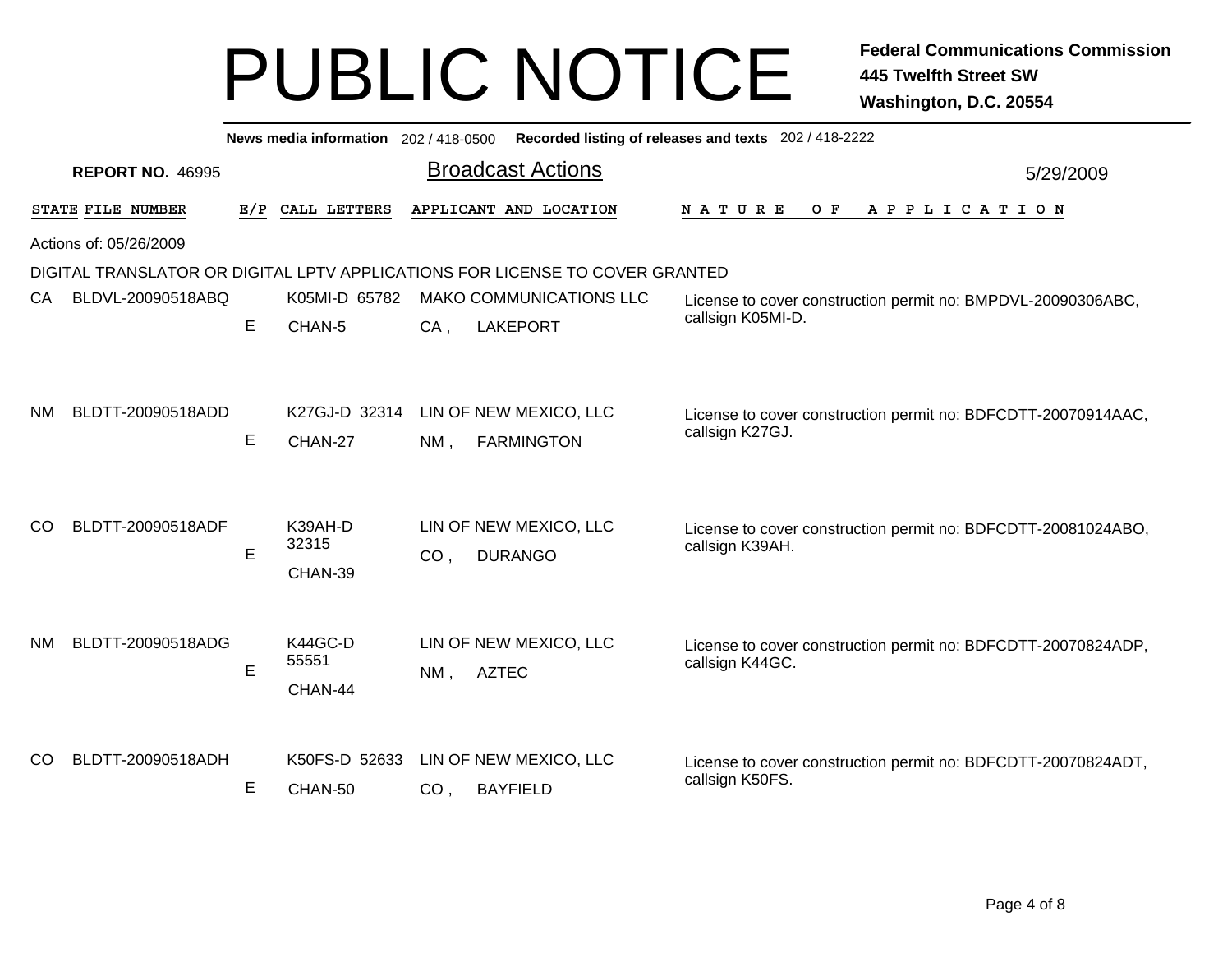|     |                                                                              |     | News media information 202/418-0500       |        |                                                             | Recorded listing of releases and texts 202 / 418-2222                              |           |  |  |
|-----|------------------------------------------------------------------------------|-----|-------------------------------------------|--------|-------------------------------------------------------------|------------------------------------------------------------------------------------|-----------|--|--|
|     | <b>REPORT NO. 46995</b>                                                      |     |                                           |        | <b>Broadcast Actions</b>                                    |                                                                                    | 5/29/2009 |  |  |
|     | STATE FILE NUMBER                                                            | E/P | CALL LETTERS                              |        | APPLICANT AND LOCATION                                      | APPLICATION<br><b>NATURE</b><br>O F                                                |           |  |  |
|     | Actions of: 05/26/2009                                                       |     |                                           |        |                                                             |                                                                                    |           |  |  |
|     | DIGITAL TRANSLATOR OR DIGITAL LPTV APPLICATIONS FOR LICENSE TO COVER GRANTED |     |                                           |        |                                                             |                                                                                    |           |  |  |
| CA  | BLDTL-20090518ADI                                                            | E   | <b>KMMW-LD</b><br>18744                   | $CA$ , | CABALLERO ACQUISITION INC.<br><b>STOCKTON</b>               | License to cover construction permit no: BDFCDTL-20080729AHJ,<br>callsign KMMW-LP. |           |  |  |
|     |                                                                              |     | CHAN-28                                   |        |                                                             |                                                                                    |           |  |  |
| MТ  | BLDTT-20090518AEI                                                            |     | K24ID-D 64282                             |        | <b>SWAN HILL TV DISTRICT</b>                                | License to cover construction permit no: BPDTT-20090501AOS,                        |           |  |  |
|     |                                                                              | E   | CHAN-24                                   | MT,    | <b>FERNDALE</b>                                             | callsign K24ID-D.                                                                  |           |  |  |
| WY. | BLDTT-20090519ACU                                                            | E   | K <sub>28</sub> JU-D<br>167610<br>CHAN-28 | WY,    | <b>CENTRAL WYOMING COLLEGE</b><br><b>ROCK SPRINGS, ETC.</b> | License to cover construction permit no: BMPDTT-20080717ANT,<br>callsign K28JU-D.  |           |  |  |
| UT  | BLDTT-20090519ADA                                                            |     | <b>K40IX-D</b>                            |        | PIUTE COUNTY                                                | License to cover construction permit no: BDCCDTT-20061003ACA,                      |           |  |  |
|     |                                                                              | E   | 167866                                    | UT,    | <b>ANTIMONY</b>                                             | callsign K40IX-D.                                                                  |           |  |  |
| UT  | BLDTT-20090519ADB                                                            | E   | CHAN-40<br>K38JS-D<br>168100<br>CHAN-38   | UT,    | PIUTE COUNTY<br><b>ANTIMONY</b>                             | License to cover construction permit no: BDCCDTT-20061003ABV,<br>callsign K38JS-D. |           |  |  |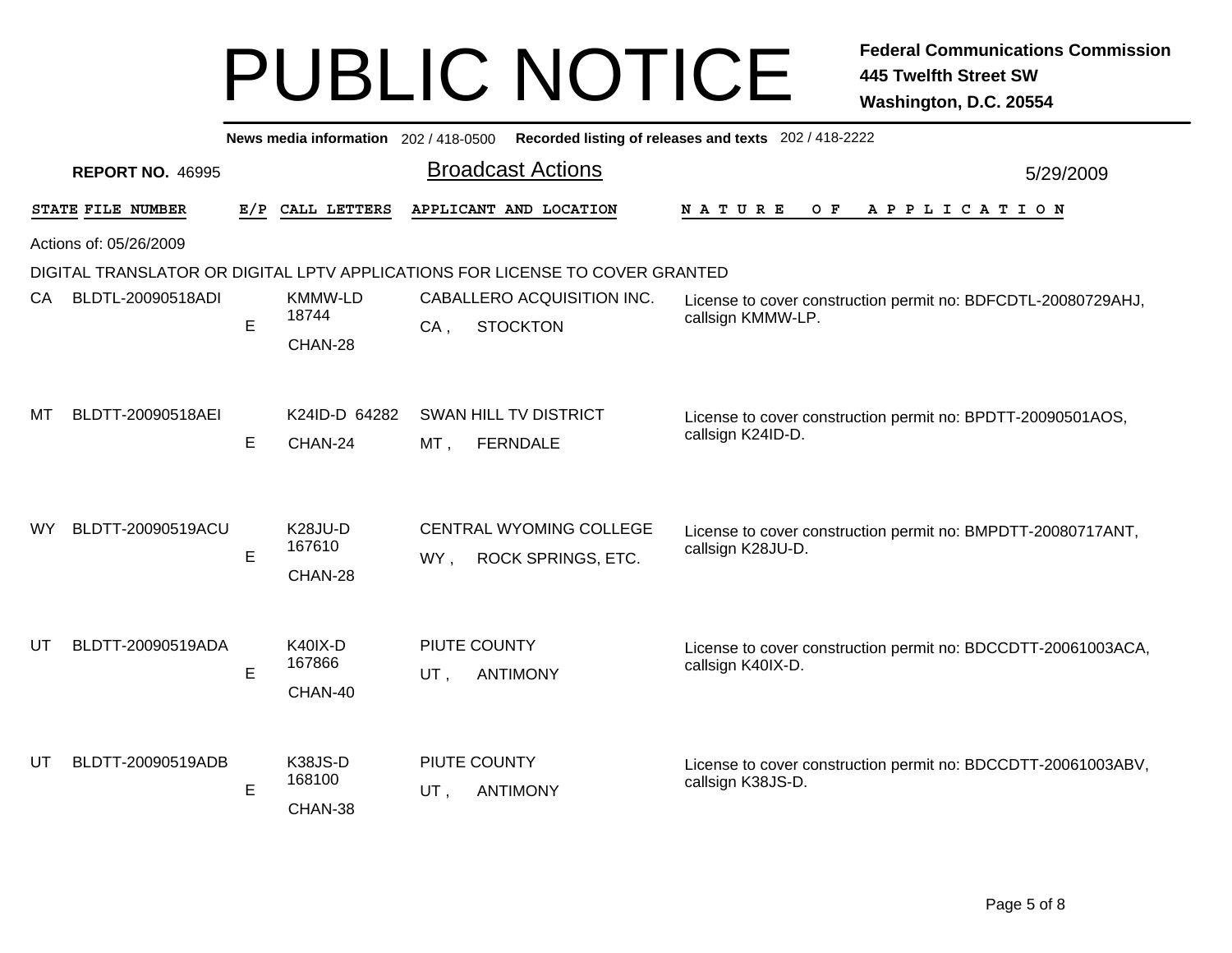|                   |                                                                  |     | News media information 202/418-0500 |     |                                                                              | Recorded listing of releases and texts 202 / 418-2222                              |           |  |  |  |
|-------------------|------------------------------------------------------------------|-----|-------------------------------------|-----|------------------------------------------------------------------------------|------------------------------------------------------------------------------------|-----------|--|--|--|
|                   | <b>REPORT NO. 46995</b>                                          |     |                                     |     | <b>Broadcast Actions</b>                                                     |                                                                                    | 5/29/2009 |  |  |  |
| STATE FILE NUMBER |                                                                  | E/P | CALL LETTERS                        |     | APPLICANT AND LOCATION                                                       | APPLICATION<br><b>NATURE</b><br>O F                                                |           |  |  |  |
|                   | Actions of: 05/26/2009                                           |     |                                     |     |                                                                              |                                                                                    |           |  |  |  |
|                   |                                                                  |     |                                     |     | DIGITAL TRANSLATOR OR DIGITAL LPTV APPLICATIONS FOR LICENSE TO COVER GRANTED |                                                                                    |           |  |  |  |
| UT                | BLDTT-20090519ADC                                                | E   | K46IV-D<br>168098<br>CHAN-46        | UT, | PIUTE COUNTY<br><b>ANTIMONY</b>                                              | License to cover construction permit no: BDCCDTT-20061003ABY,<br>callsign K46IV-D. |           |  |  |  |
| UT                | BLDTT-20090519ADD                                                | E   | <b>K36IG-D</b><br>168099<br>CHAN-36 | UT, | PIUTE COUNTY<br><b>ANTIMONY</b>                                              | License to cover construction permit no: BDCCDTT-20061003ABW,<br>callsign K36IG-D. |           |  |  |  |
| UT                | BLDTT-20090520AAA                                                | Е   | K39IZ-D<br>167129<br>CHAN-39        | UT. | UNIVERSITY OF UTAH<br><b>ANTIMONY</b>                                        | License to cover construction permit no: BDCCDTT-20061006ABD,<br>callsign K39IZ-D. |           |  |  |  |
|                   | LOW POWER FM APPLICATIONS FOR LICENSE TO COVER LICENSE CANCELLED |     |                                     |     |                                                                              |                                                                                    |           |  |  |  |

| CA | BLL-20041118AAH | DKCVE-LP           |    | CALVARY CHAPEL OF VENTURA | License to cover                                                              |
|----|-----------------|--------------------|----|---------------------------|-------------------------------------------------------------------------------|
|    |                 | 124373<br>92.3 MHZ | CA | <b>VENTURA</b>            | License cancelled, and callsign deleted by letter dated 5-26-09<br>1800B3-KAW |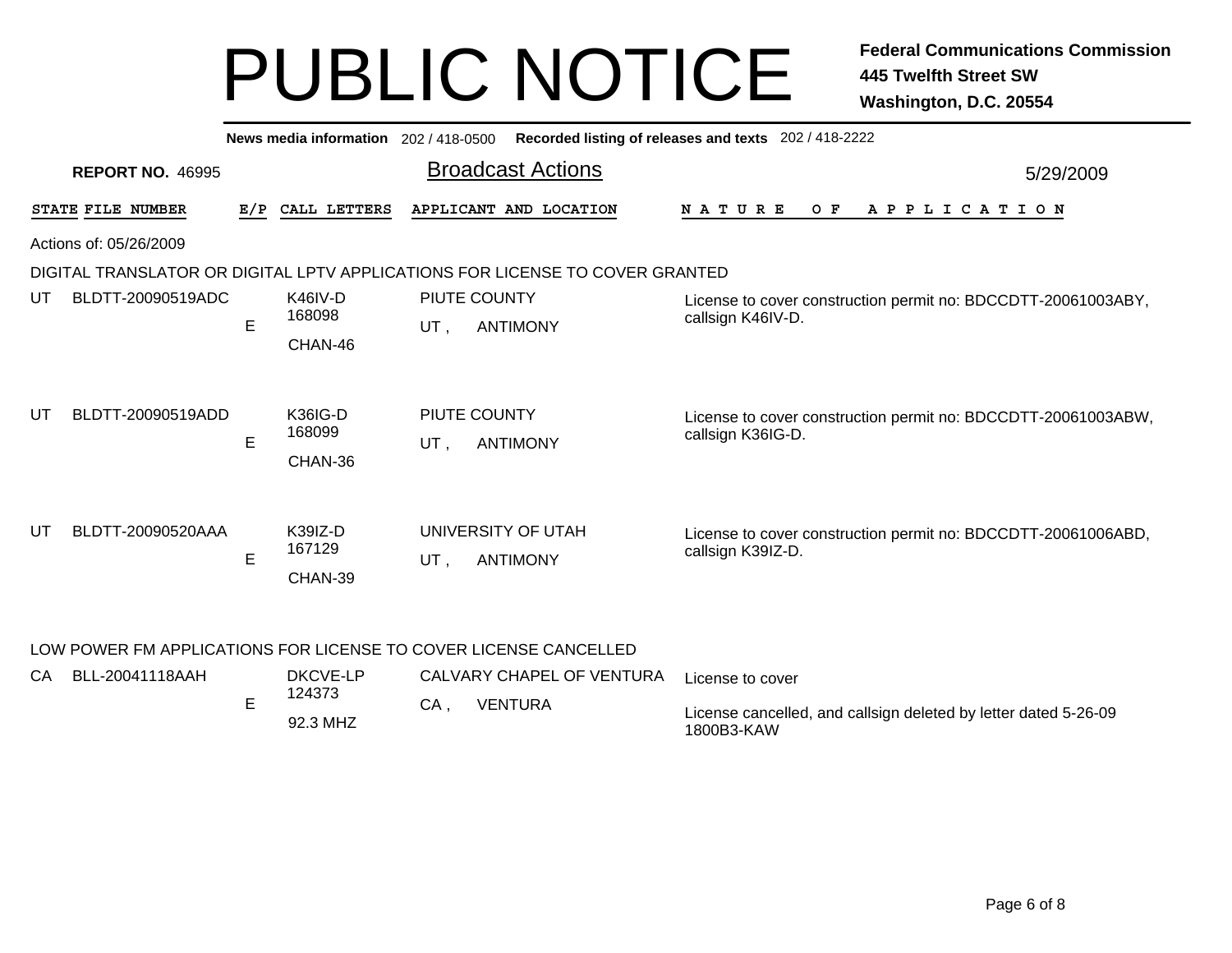|                                                                   |   | News media information $202/418-0500$ |                |                                                                     | Recorded listing of releases and texts 202 / 418-2222                                                                                                                                                                                                                                                                                                                                                       |
|-------------------------------------------------------------------|---|---------------------------------------|----------------|---------------------------------------------------------------------|-------------------------------------------------------------------------------------------------------------------------------------------------------------------------------------------------------------------------------------------------------------------------------------------------------------------------------------------------------------------------------------------------------------|
| <b>REPORT NO. 46995</b>                                           |   |                                       |                | <b>Broadcast Actions</b>                                            | 5/29/2009                                                                                                                                                                                                                                                                                                                                                                                                   |
| STATE FILE NUMBER                                                 |   | E/P CALL LETTERS                      |                | APPLICANT AND LOCATION                                              | OF APPLICATION<br>N A T U R E                                                                                                                                                                                                                                                                                                                                                                               |
| Actions of: 05/26/2009                                            |   |                                       |                |                                                                     |                                                                                                                                                                                                                                                                                                                                                                                                             |
| FM STATION APPLICATIONS FOR LICENSE TO COVER LICENSE CANCELLED    |   |                                       |                |                                                                     |                                                                                                                                                                                                                                                                                                                                                                                                             |
| CA BLH-19980206KB                                                 | P | DKZPO 37725<br>103.3 MHZ              | $CA$ .         | ESTATE OF LINDA WARE.<br>CYNTHIA RAMAGE, EXECUTOR<br><b>LINDSAY</b> | PETITION TO DENY FILED 3-11-98<br>LIC. TO COVER<br>*PETITION TO DENY DISMISSED 02-04-99<br>*PETITION FOR RECONSIDERATION FILED 3/2/99<br>OPPOSITION TO PETITION FOR RECONSIDERATION FILED 3-12-99<br>BY<br>(ZAWILA)<br>*PETITION FOR RECONSIDERATION FILED BY SANDRA SOHO IS<br><b>DENIED</b><br>PER LETTER 1800B3-HM ON 9/13/99.<br>License cancelled, callsign deleted by letter dated 5-26-09 1800B3-KAW |
| FM TRANSLATOR APPLICATIONS FOR LICENSE TO COVER LICENSE CANCELLED |   |                                       |                |                                                                     |                                                                                                                                                                                                                                                                                                                                                                                                             |
| CA BLFT-19910515TA                                                | P | DK221DK<br>74394                      | SERVICES CORP. | YOSEMITE CONCESSION                                                 | LIC TO COVER CP (BPFT-901228TD) WHICH AUTHORIZED NEW<br><b>STATION</b>                                                                                                                                                                                                                                                                                                                                      |
|                                                                   |   | 92.1 MHZ                              | CA.            | YOSEMITE VILLAGE, ET                                                | Liesnes consolled, and colleign deleted by letter detail E. 36,00                                                                                                                                                                                                                                                                                                                                           |

License cancelled, and callsign deleted by letter dated 5-26-09 1800B3-KAW

| CА | BLFT-19910515TB | DK240CE<br>74395 |     | YOSEMITE CONCESSION<br>SERVICES CORP. | LIC TO COVER CP (BPFT-901228TB) WHICH AUTHORIZED NEW<br><b>STATION</b>        |
|----|-----------------|------------------|-----|---------------------------------------|-------------------------------------------------------------------------------|
|    |                 | 95.9 MHZ         | CA. | YOSEMITE VILLAGE, ET                  | License cancelled, and callsign deleted by letter dated 5-26-09<br>1800B3-KAW |